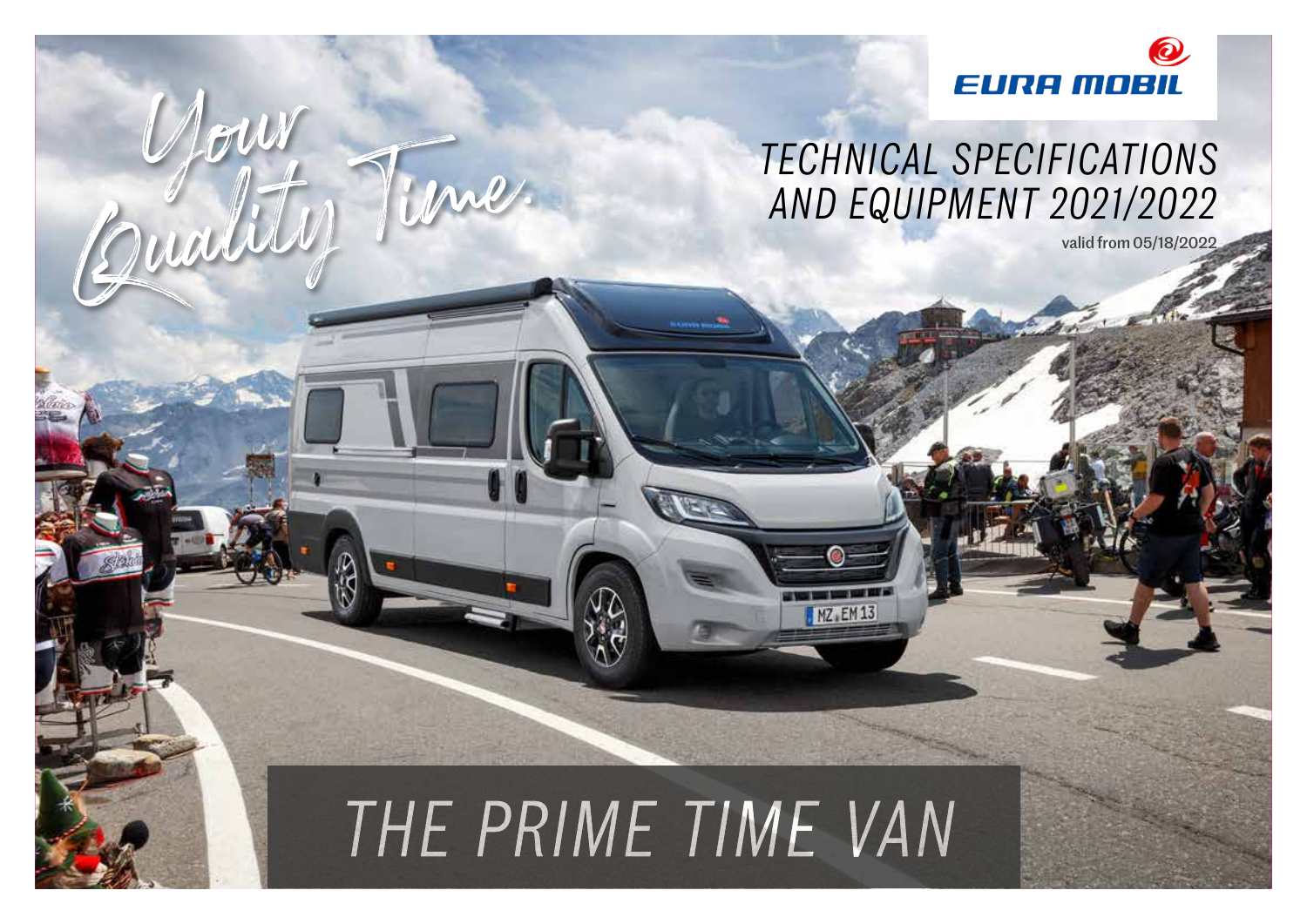## STANDARD FEATURES

#### Top features:

- $\rightarrow$  Lithium ion battery with charge booster
- → Winter-proof according to EN 1646
- → Washroom with swivelling shower screen
- $\rightarrow$  Mineral kitchen worktop "from a single piece", with integrated sink, retractable tap and worktop extension
- $\rightarrow$  Wall units with interior lighting

#### Basic vehicle

- Fiat Ducato 35L chassis, van
- Euro 6D Final incl. Ad Blue and soot particle filter
- Driver + passenger airbag
- ABS, ASR, Esp incl. Traction+, hill descent
- Manual air-conditioning system
- Cruise control
- Fuel tank, 90 litre
- Central locking with radio remote control
- Daytime running light
- Electric window risers at the front
- Cup holder
- Decorative wheel trims
- Fix & Go breakdown kit
- Rear bumper black

#### Body exterior

- Winter-proof according to EN 1646
- Sound and heat insulating roof, floor and sides
- Body colour white
- Body-flush frame windows, insulated, with quick-release fasteners
- Windows with mosquito screens and blackout (also in the rear doors?)
- Two side windows in the sleeping area (595HB: 1)
- Vent windows at the rear
- External lighting
- Electric step

#### Driver's cab

- Cab seat cover in living area upholstery fabric
- Carpet in the driver's cab
- Seamless, head-high passage to the driver's cab
- 2 map compartments above the doors
- 2 double reading lights
- Eco-leather trim with integrated LED ambient lights in the transition to the superstructure

#### Living space

- Ergonomically shaped dinette with rounded edges
- Folding table with swivel extension and chrome-plated table base
- Table top with cup holder
- Living room upholstery in eco-leather / fabric combination with decorative stitching
- Double floor storage compartments under seating group ( 1 pull-out, 1 folding compartment, 1 floor storage compartment)
- Wall units, rear-ventilated, with shelves and ambient lighting
- Interior lighting of the wall units automatically activate
- when opened
- "Beach Home" furniture décor
- Wardrobe with pull-out clothes rail
- Smooth Touch fleece covering on the ceiling
- Textile wall covering on the side walls
- Window frame and skylight trims in eco-leather
- Robust metal flap stand
- Chrome-plated cabinet locks with handle button
- LED functional and ambient lighting
- USB ports and TV preparation at the seating group

#### Kitchen

- Single-piece mineral worktop with integrated sink and foldable worktop extension
- Pull-out / retractable kitchen tap
- Wide pull-outs with soft-close function
- Two-burner gas cooker with cover
- Gas shut-off taps centrally located in the kitchen unit
- Compressor refrigerator with 90-litre volume
- Spice rack with acrylic glass rail and indirect lighting
- Ambient lighting on the kitchen unit and wall unit
- 2 flap compartments in the entrance area, 1 with bottle holder
- 1 pull-out in the kitchen unit accessible from the outside
- Table rail for suspending the dinette table, with folding cover panel

#### Bathroom

- Washroom with swivelling "easy-open" shower screen
- Shower space with up to 60x90cm floor space
- Wooden shower grate
- Large mineral washbasin with Click-Clack anti-odour trap
- Storage compartments in the wall unit, shower wall and wall panelling
- Mirror cabinet
- Hinged, 3 cm-thick room door
	- Door handle with exclusive eco-leather wrapping
- Cassette toilet
- Washroom window with mosquito screen and blackout

#### Sleeping area

- Rear beds with disc springs and cold foam comfort mattresses
- Rear beds can be set up for variable loading area
- On Model 635 EB modular storage boxes under the beds
- On Model 635 HB drive-on ramp and load compartment cover made of metal
- Overhead storage cupboards with shelves, back-ventilated and illuminated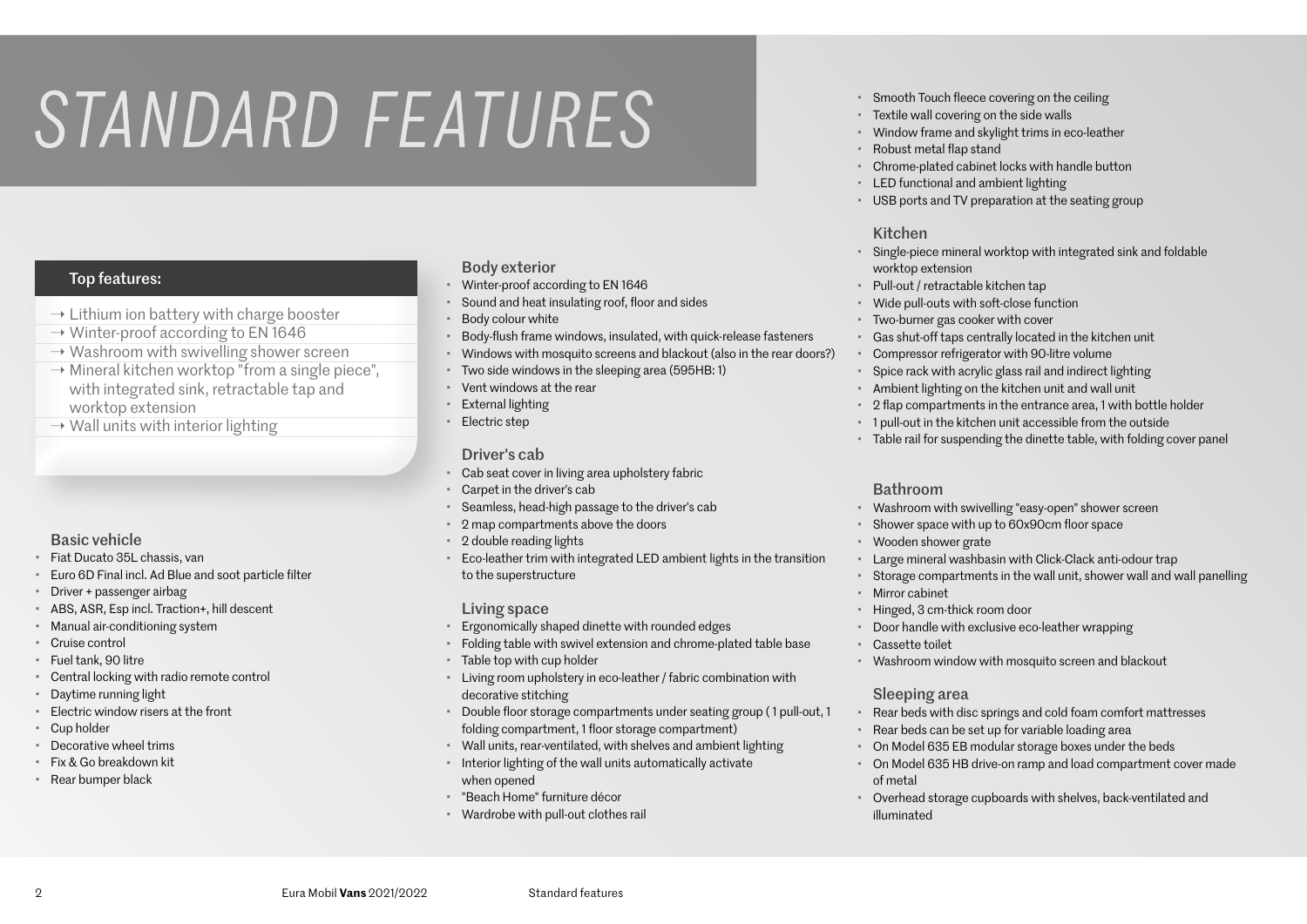- Fabric-covered corner connector modules with integrated loudspeakers on the rear cabinets
- Midi Heki roof hatch above sleeping area
- 2 side windows (635HB: 1) with backlit window frame and skylight trims in eco-leather
- Swivelling LED reading spotlights with USB ports
- Rear doors with fabric covering and opening windows

#### Installation

- Heater Combi 4KW Diesel
- Hot water supply with single-lever mixer tap
- Pressurised water pump
- Heated and insulated fresh water tank in the interior
- Heated waste water tank underfloor
- Water drainage taps frost-proof in interior floor compartment
- Gas box in rear storage compartment

#### Electrical supply

- Lithium-ion living space battery 100 Ah
- 230V sockets in kitchen, seating area and bathroom
- Function light and ambient lighting can be switched separately
- TV preparation and 12V socket in seating group
- 2 USB ports each in living room and sleeping area
- Disconnector for starter and living area battery
- Electric automatic charger for body / vehicle battery
- CEE external connection for 230 V with automatic circuit breaker
- Ground fault circuit interrupter
- On-board control panel with indication of all important functions above the entrance
- CP+ heating control incl. crash sensor

# EQUIPMENT PACKAGES

| Design package                                                                                                                                                                                                       | Driving assistance package                                                                                                                                                                      | Chassis package                                                                                                                                         |
|----------------------------------------------------------------------------------------------------------------------------------------------------------------------------------------------------------------------|-------------------------------------------------------------------------------------------------------------------------------------------------------------------------------------------------|---------------------------------------------------------------------------------------------------------------------------------------------------------|
| Fog lights<br>Black radiator grille<br>16" aluminium rims                                                                                                                                                            | Emergency braking assistant<br>Lane departure assistant<br>Rain and light sensor<br>High beam assistant<br>Traffic sign recognition                                                             | DAB preparation<br>Painted bumper<br>Electrically adjustable<br>exterior mirrors<br>Electrical retraction of<br>exterior mirrors<br>Captain Chair seats |
| <b>Prestige Package</b>                                                                                                                                                                                              | Mondial package                                                                                                                                                                                 |                                                                                                                                                         |
| Multimedia preparation (radio<br>preparation with steering<br>wheel controls and reversing<br>camera)<br>Automatic air conditioning<br>Steering wheel and gearshift<br>knob in leather<br>Inductive charging station | Chassis package<br>Design package<br>Midi-Heki skylight<br>140 HP engine<br>Roof - "Sun Roof" panoramic<br>plastic roof<br>Manual blackout system<br>Mesh screen for cabin door<br>Solar system |                                                                                                                                                         |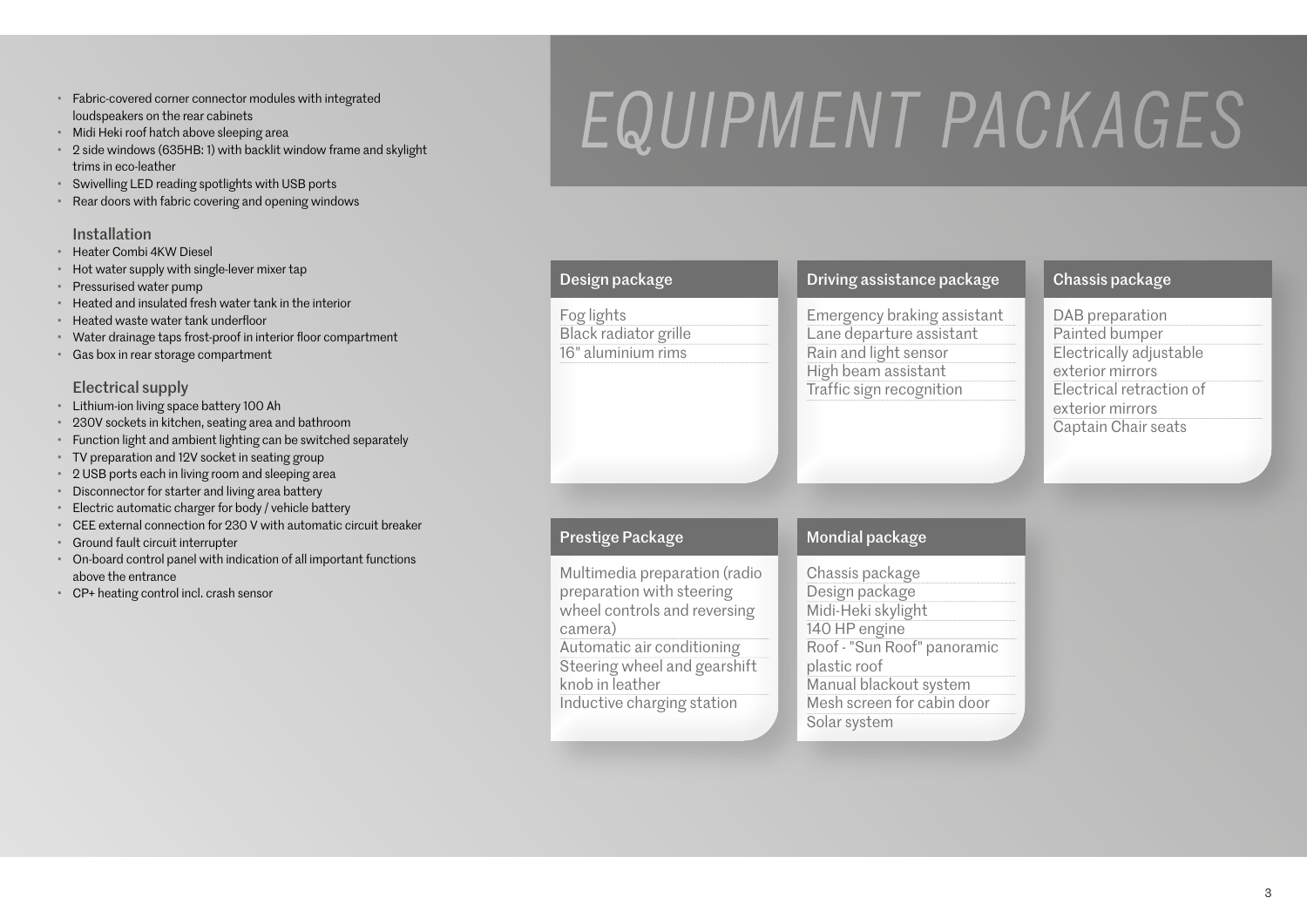## *V 595 HB*



### V 595 HB

BASIC VEHICLE Fiat Ducato 35L// 35H, 89 kW (120 HP)

| Total permiss. techn weight*                                        | 3,500 kg                       |  |  |  |
|---------------------------------------------------------------------|--------------------------------|--|--|--|
| Fueltank                                                            | 90 Htr Diesel + 19 ltr Ad Blue |  |  |  |
| Weight in ready-to-drive state**                                    | 2,915 kg                       |  |  |  |
| Perm. gross train weight with 120 HP / 140, 160, 180 HP             | 5,800 / 6,000 // 6,500 kg****  |  |  |  |
| Permissible trailer load (braked)*** with 120 HP / 140, 160, 180 HP | 2,000 / 2,500 // 3,000 kg****  |  |  |  |

#### DIMENSIONS

| Total length                                 | 5,990 mm                      |  |
|----------------------------------------------|-------------------------------|--|
| Total width                                  | 2,050 mm                      |  |
| Overall height                               | 2,650 mm                      |  |
| Interior width                               | 1,940 mm                      |  |
| Standing height                              | 1,890 mm                      |  |
| Wheelbase                                    | 4,035 mm                      |  |
| Series tyres                                 | 215/70 R15 // 225/75 R16C**** |  |
| Rear bed                                     | 1,830 x 1,535 (1,385) mm      |  |
| Front bed / lift-up bed                      | -                             |  |
| Number of sleeping berths                    | 2(3)                          |  |
| Permitted number of people with 3-point belt | 4                             |  |
|                                              |                               |  |

### INSTALLATION

| Fresh water capacity complete          | 1001     |
|----------------------------------------|----------|
| Waste water capacity                   | 901      |
| Gas box                                | $2x5$ kg |
| Battery capacity (lithium-ion battery) | 100 Ah   |
| Charger                                | 17 A     |
| Refrigerator                           | 901      |
|                                        |          |

\* For safety reasons, the "technically permissible maximum laden mass" stated in the vehicle registration document must not be exceeded under any circumstances.

\*\* Dimensions in ready-to-drive state as per (EU Directive) No. 1230/2012: Vehicle with standard equipment according to manufacturer's specifications including driver (75 kg), 90% of filling quantity for fuel, 100% for water as well as gas (aluminium gas bottle 5 kg), without special equipment.

\*\*\* The permissible gross train weight must be observed.

\*\*\*\* with 35 H chassis (option)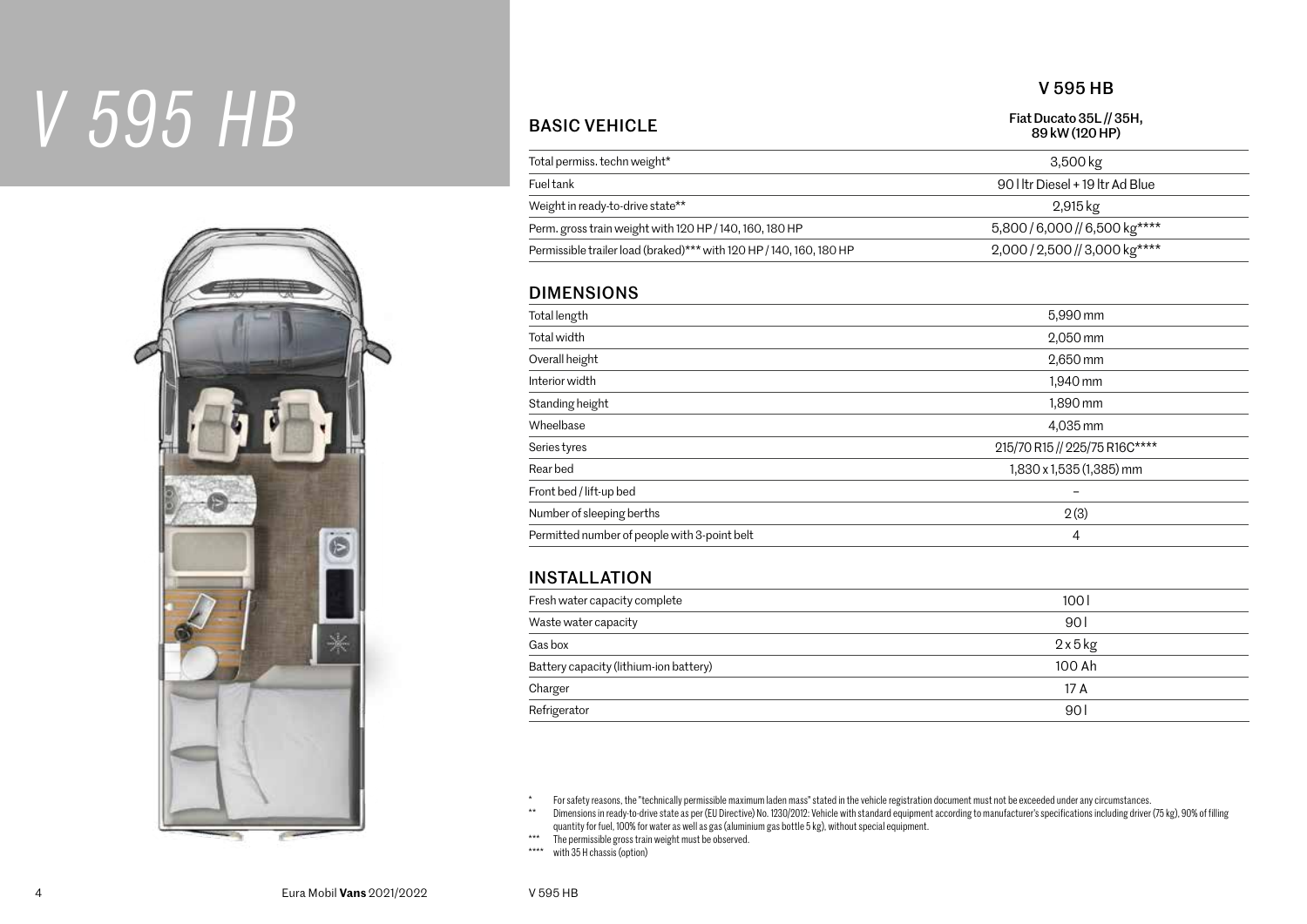#### V 635 EB

### BASIC VEHICLE Fiat Ducato 35L // 35H, 89 kW (120 HP)

| Total permiss. techn weight*                                        | 3,500 kg                       |
|---------------------------------------------------------------------|--------------------------------|
| <b>Fuel tank</b>                                                    | 90 Utr Diesel + 19 ltr Ad Blue |
| Weight in ready-to-drive state**                                    | 3,045 kg                       |
| Perm. gross train weight with 120 HP / 140, 160, 180 HP             | 5,800/6,000//6,500 kg****      |
| Permissible trailer load (braked)*** with 120 HP / 140, 160, 180 HP | 2,000 / 2,500 // 3,000 kg****  |

#### DIMENSIONS

| Total length                                 | 6,360 mm                      |
|----------------------------------------------|-------------------------------|
| Total width                                  | 2,050 mm                      |
| Overall height                               | 2,650 mm                      |
| Interior width                               | 1,940 mm                      |
| Standing height                              | 1,890 mm                      |
| Wheelbase                                    | 4,035 mm                      |
| Series tyres                                 | 215/70 R15 // 225/75 R16C**** |
| Rear bed                                     | 1,910 x 770 / 1,780 x 750 mm  |
| Front bed / lift-up bed                      |                               |
| Number of sleeping berths                    | 2(3)                          |
| Permitted number of people with 3-point belt | 4                             |

#### INSTALLATION

| Fresh water capacity complete          | 1001     |
|----------------------------------------|----------|
| Waste water capacity                   | 901      |
| Gas box                                | $2x5$ kg |
| Battery capacity (lithium-ion battery) | 100 Ah   |
| Charger                                | 17 A     |
| Refrigerator                           | 90 l     |

\* For safety reasons, the "technically permissible maximum laden mass" stated in the vehicle registration document must not be exceeded under any circumstances.

\*\* Dimensions in ready-to-drive state as per (EU Directive) No. 1230/2012: Vehicle with standard equipment according to manufacturer's specifications including driver (75 kg), 90% of filling quantity for fuel, 100% for water as well as gas (aluminium gas bottle 5 kg), without special equipment.

\*\*\* The permissible gross train weight must be observed.

\*\*\*\* with 35 H chassis (option)



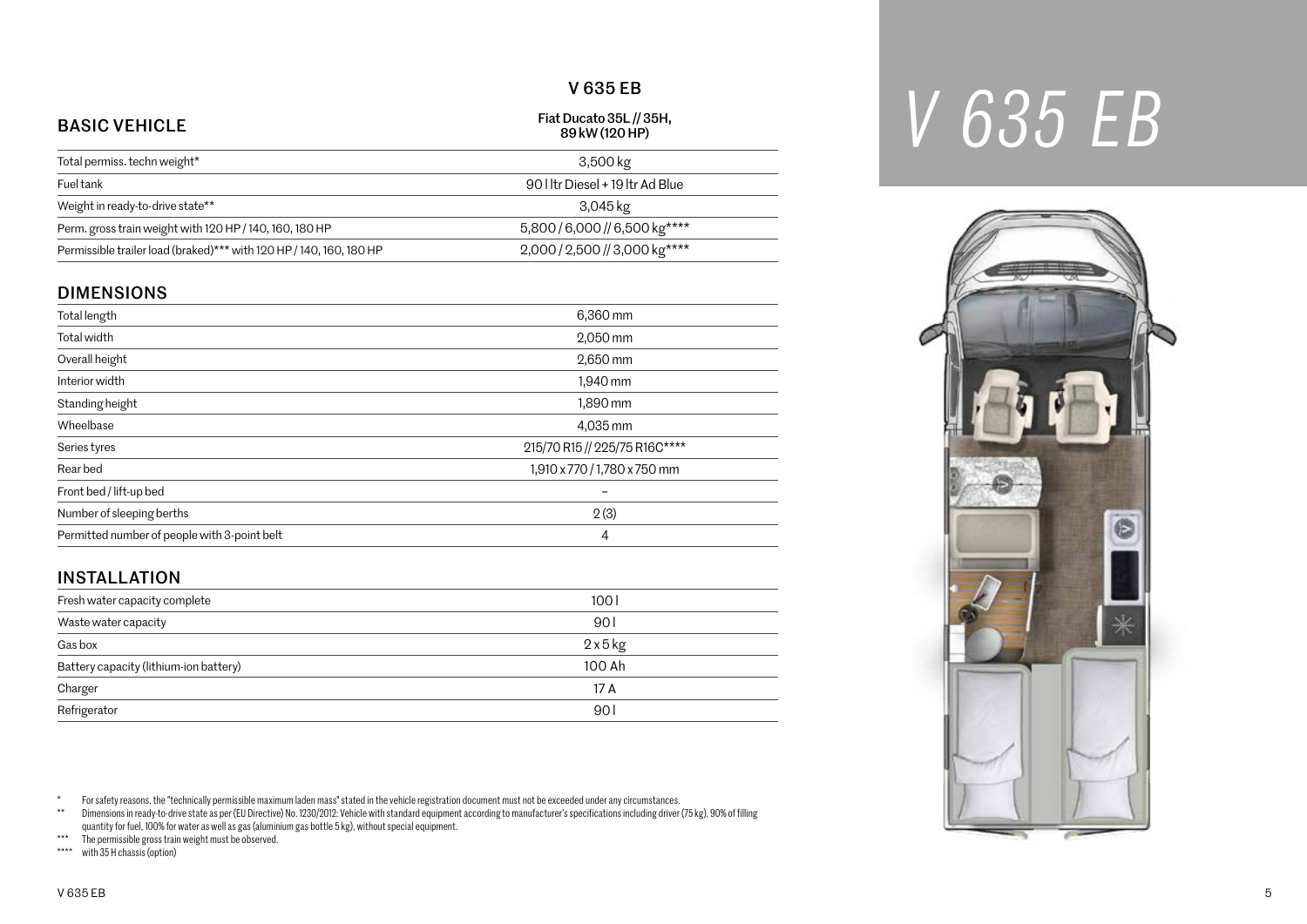## *V 635 HB*



#### V 635 HB

BASIC VEHICLE Fiat Ducato 35L // 35H, 89 kW (120 HP)

| Total permiss, techn weight*                                        | 3,500 kg                         |  |  |  |
|---------------------------------------------------------------------|----------------------------------|--|--|--|
| <b>Fueltank</b>                                                     | 90 I Itr Diesel + 19 Itr Ad Blue |  |  |  |
| Weight in ready-to-drive state**                                    | 3,065 kg                         |  |  |  |
| Perm. gross train weight with 120 HP / 140, 160, 180 HP             | 5,800 / 6,000 // 6,500 kg****    |  |  |  |
| Permissible trailer load (braked)*** with 120 HP / 140, 160, 180 HP | 2,000 / 2,500 // 3,000 kg****    |  |  |  |

#### DIMENSIONS

| Total length                                     | 6,360 mm                      |  |
|--------------------------------------------------|-------------------------------|--|
| Total width                                      | 2,050 mm                      |  |
| Overall height                                   | 2,650 mm                      |  |
| Interior width                                   | 1,940 mm                      |  |
| Standing height                                  | 1,890 mm                      |  |
| Wheelbase                                        | 4,035 mm                      |  |
| Series tyres                                     | 215/70 R15 // 225/75 R16C**** |  |
| Bed conversion of the seating group              |                               |  |
| Rear bed (height-adjustable)                     | 1,850/1,750 x 1,580 mm        |  |
| Lying surface in lower position (with extension) | 1,850/1,750 x 1,880 mm        |  |
| Number of sleeping berths                        | 2(3)                          |  |
| Permitted number of people with 3-point belt     | 4                             |  |
|                                                  |                               |  |

#### INSTALLATION

| Fresh water capacity complete          | 851      |
|----------------------------------------|----------|
| Waste water capacity                   | 751      |
| Gas box                                | $2x5$ kg |
| Battery capacity (lithium-ion battery) | 100 Ah   |
| Charger                                | 17 A     |
| Refrigerator                           | 90 l     |
|                                        |          |

\* For safety reasons, the "technically permissible maximum laden mass" stated in the vehicle registration document must not be exceeded under any circumstances.<br>\*\* Dimensions in ready to-drive state as ner (FII Directive)

\*\* Dimensions in ready-to-drive state as per (EU Directive) No. 1230/2012: Vehicle with standard equipment according to manufacturer's specifications including driver (75 kg), 90% of filling quantity for fuel, 100% for water as well as gas (aluminium gas bottle 5 kg), without special equipment.

\*\*\* The permissible gross train weight must be observed.

\*\*\*\* with 35 H chassis (option)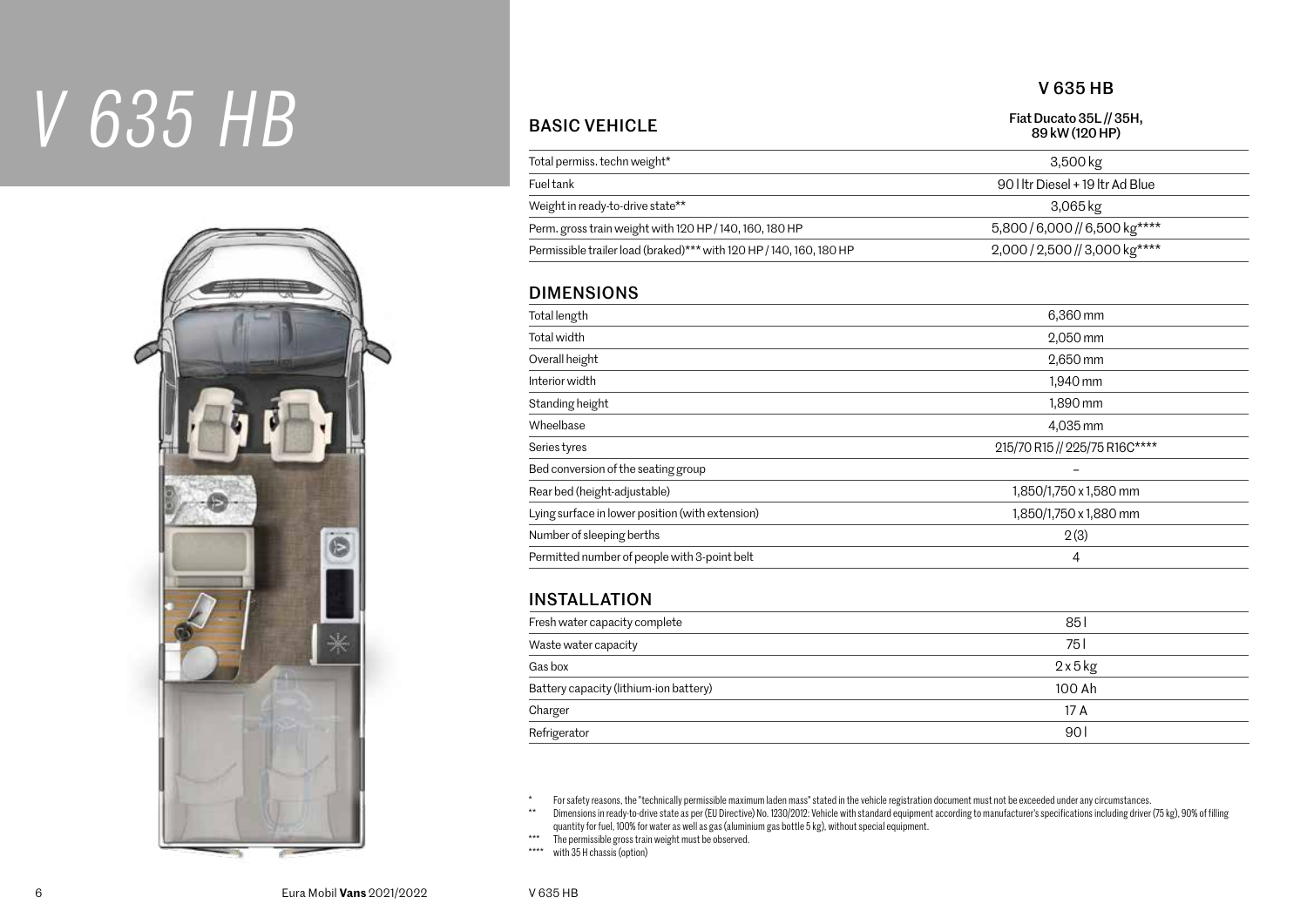## SPECIAL FEATURES

S = standard equipment O = optional equipment at extra charge P = optional package equipment – = not possible

|             |                                                   | V 595 HB | V 635 EB | V 635 HB | Weight in<br>kg | RRP in $\epsilon$ |
|-------------|---------------------------------------------------|----------|----------|----------|-----------------|-------------------|
|             | <b>COMFORT PACKAGES</b>                           |          |          |          |                 |                   |
| 4500        | Mondial Package Eura Mobil Van                    | $\circ$  | $\Omega$ | $\Omega$ | 72              | 3.580,00€         |
| 2820        | Chassis Package                                   | $\Omega$ | $\Omega$ | $\Omega$ | $\overline{2}$  | 1.190,00€         |
| 2823        | Design Package                                    | $\Omega$ | $\Omega$ | $\Omega$ | $\mathfrak{D}$  | 1.290,00€         |
| 2822        | Prestige Package Eura Mobil Van                   | $\circ$  | $\circ$  | $\Omega$ | 5               | 1.300,00€         |
| 2823        | Driving assistance package                        | $\circ$  | $\circ$  | $\Omega$ | $\mathbf{1}$    | 1.090,00€         |
| <b>BODY</b> |                                                   |          |          |          |                 |                   |
| 2315        | Body 35H                                          | $\circ$  | $\Omega$ | $\circ$  | 40              | 1.090,00€         |
| 2110        | Fiat 140 HP engine (surcharge compared to 120 HP) | $\circ$  | $\Omega$ | $\Omega$ | $\overline{0}$  | 990,00€           |
| 2111        | Fiat 160 HP engine (surcharge compared to 120 HP) | $\circ$  | $\Omega$ | $\Omega$ | 15              | 3.390,00€         |
| 2112        | Fiat 180 HP engine (surcharge compared to 120 HP) | $\Omega$ | $\Omega$ | $\Omega$ | 15              | 5.290,00€         |
| 2117        | Fiat 160 HP engine (surcharge compared to 140 HP) | $\circ$  | $\circ$  | $\Omega$ | 15              | 2.400,00€         |
| 2119        | Fiat 180 HP engine (surcharge compared to 140 HP) | $\Omega$ | $\Omega$ | $\Omega$ | 15              | 4.300,00€         |
| 2131        | Fiat automatic gearbox                            | $\circ$  | $\circ$  | $\Omega$ | 18              | 3.790,00€         |
| 2417        | Fiat Silver paintwork                             | $\Omega$ | $\Omega$ | $\Omega$ | $\Omega$        | 890,00€           |
| 2411        | Fiat Iron Grey paintwork                          | $\circ$  | $\circ$  | $\Omega$ | $\overline{0}$  | 890,00€           |
| 2412        | Fiat Black paintwork                              | $\Omega$ | $\circ$  | $\Omega$ | $\mathbf 0$     | 890,00€           |
| 2414        | Artense Grey paintwork                            | $\circ$  | $\circ$  | $\circ$  | $\mathbf 0$     | 890,00€           |

|      |                                       |  | V 595 HB V 635 EB V 635 HB Weight in | RRP in $\epsilon$ |
|------|---------------------------------------|--|--------------------------------------|-------------------|
| 2415 | Expedition Grey paintwork             |  |                                      |                   |
|      | 2416   Lanzarote Grey paintwork       |  |                                      | 890.00€           |
|      | 2750 Seat heating in driver cab seats |  |                                      |                   |
|      | 2593 Parking assistance               |  |                                      |                   |

#### BIKE CARRIER AND AWNING

| 5141<br>$\vert$ Bicycle carrier for 2 bicycles (up to 30 kg) |  |  |  |  |  |
|--------------------------------------------------------------|--|--|--|--|--|
|--------------------------------------------------------------|--|--|--|--|--|

#### SUPPLY TECHNOLOGY

| 7221         | E heating د |  |  |  |
|--------------|-------------|--|--|--|
| 7999<br>1222 | E heating ا |  |  |  |

#### MULTIMEDIA

| 3430   Flat screen wall bracket in front area |
|-----------------------------------------------|
|-----------------------------------------------|

#### DELIVERY (MANDATORY)

| tificate, COC documents or vehicle |  |  |  |
|------------------------------------|--|--|--|
| <br>IV approval and pre-carriage   |  |  |  |
|                                    |  |  |  |